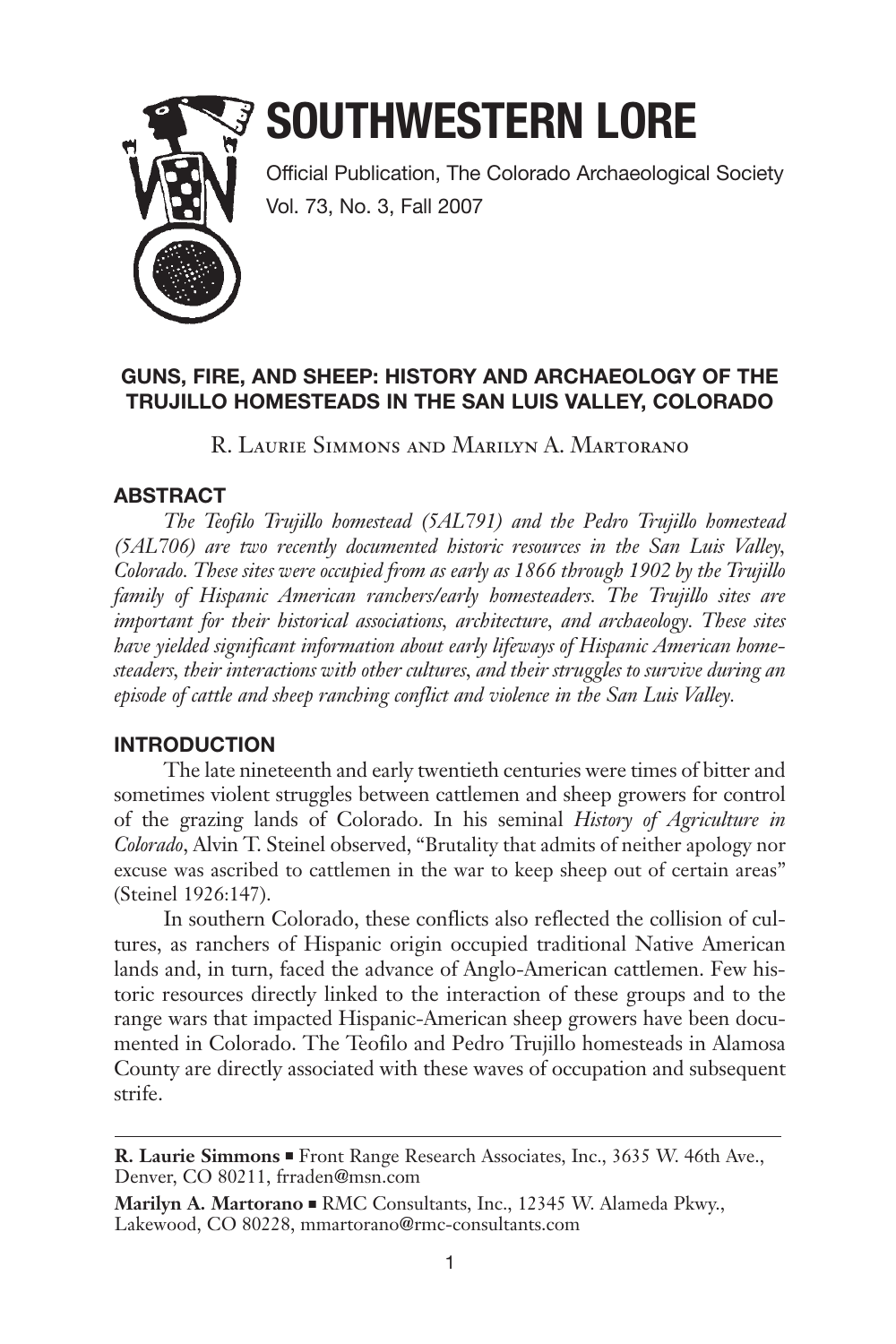

**FIGURE 1. Teofilo Trujillo, one of the pioneer settlers in the Medano Springs area of Alamosa County, established a successful ranch in the 1860s.**



**FIGURE 2. Teofilo Trujillo is shown in this circa 1900 photograph with two of his 16 grandchildren, Federico and Helen.**



**FIGURE 3. Project location map showing general locations of the Teofilo and Pedro Trujillo homesteads in the San Luis Valley, Alamosa County, Colorado.**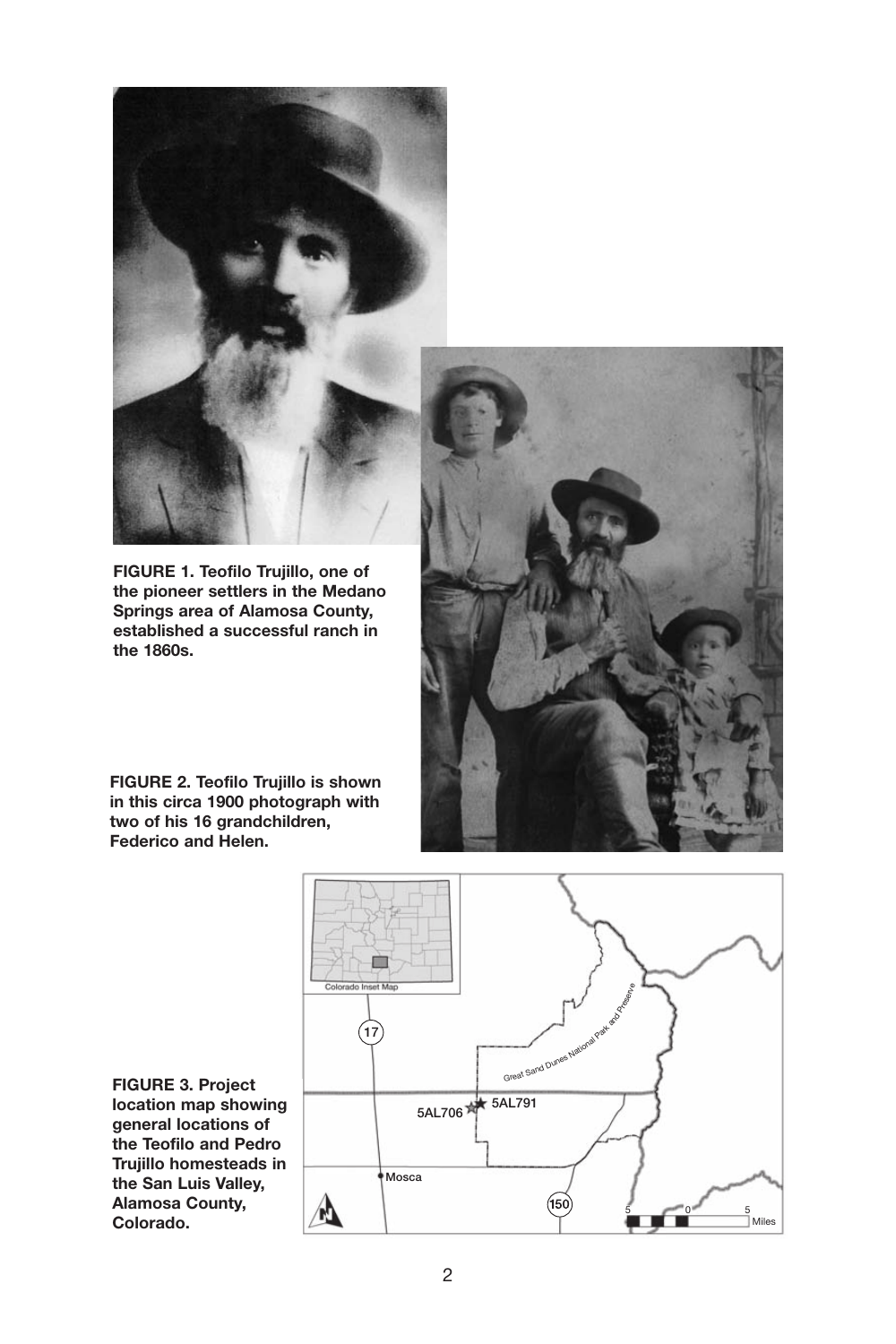## **HISTORICAL BACKGROUND**

#### **Teofilo Trujillo**

San Luis Valley pioneer Teofilo Trujillo (ca. 1838–1915) was born in New Mexico when the area was still a possession of Mexico.1 About 1864 he journeyed northward from Taos into Colorado, acquired a small ranch northwest of Fort Garland, and married New Mexico native Maria Andrellita Lucero (1850–1931) (Figures 1 and 2). The demand for meat and agricultural products created by the military post may have motivated Trujillo's move. About 1866 the couple settled in the vicinity of Medano Springs, west of the Sand Dunes (Figure 3), where they were among the first settlers to establish a permanent home and begin ranching (Gibson 1933–34a:93). The Trujillos were listed in the 1870 census in Costilla County2 with their son Pedro, age four. The census also listed son Antonio Trujillo, ten years old, who was identified as a farm laborer (United States, Department of the Interior, Bureau of the Census [USDI, BC] 1870). At least three daughters were born to the family in the 1870s, but they died after contracting diphtheria and were reportedly buried on the family property.3 In his 1881 homestead proof, Teofilo stated that his improvements included a five-room log house, a four-room adobe house, a stable and corral, a chicken house, three water wells with pumps and one with a large windmill, one mile of pole and wire fence, and one-half mile of irrigation ditch. He estimated that the improvements were worth more than \$1,500 (United States, Department of the Interior, General Land Office [USDI, GLO] 1881).4

In the 1860s and 1870s, the area where the Trujillos lived was populated predominantly by Spanish-speaking farmers from New Mexico and their families and workers. The settlers generally lived in one-story adobe dwellings. The Utes formally ceded the area to the United States in 1868, but continued to visit it. An 1871 gazetteer for Colorado indicated that raising livestock was the principal industry in the county, including "sheep, horses, goats, cattle, and asses" (Wallihan & Co. 1870:57–58). The Agricultural Schedule of the 1870 census for Costilla County recorded that its farmers and ranchers were overwhelmingly Hispanics who raised sheep rather than cattle, with 18 times as many sheep as cattle counted (USDI, BC 1870).5

Unlike most of the other early Hispanic American settlers, during his first years on the land Trujillo's primary interest was cattle. Some histories indicate that at one time his herd was as large as 800 head. The cattle grazed in natural meadows between water sources on the public domain (Gibson 1933–34a; Oliver 1985). By 1870, Teofilo's livestock had the highest value of any of the Costilla County Hispanic farmers and the second highest of all the ranchers in the county. He reported 30 head of cattle and no sheep and assessed the worth of his farm at \$3,000, with \$300 in farm implements and machines. Trujillo's other livestock included 10 horses, 3 mules or asses, 100 milk cows, 10 oxen, and 3 swine. The animals were valued at \$5,115. Crops raised on Trujillo's land included 80 bushels of spring wheat and 15 pounds of tobacco, as well as small amounts of peas and potatoes. The large herd of dairy cows produced milk for 75 pounds of butter, and the slaughter of farm animals added \$500 to Trujillo's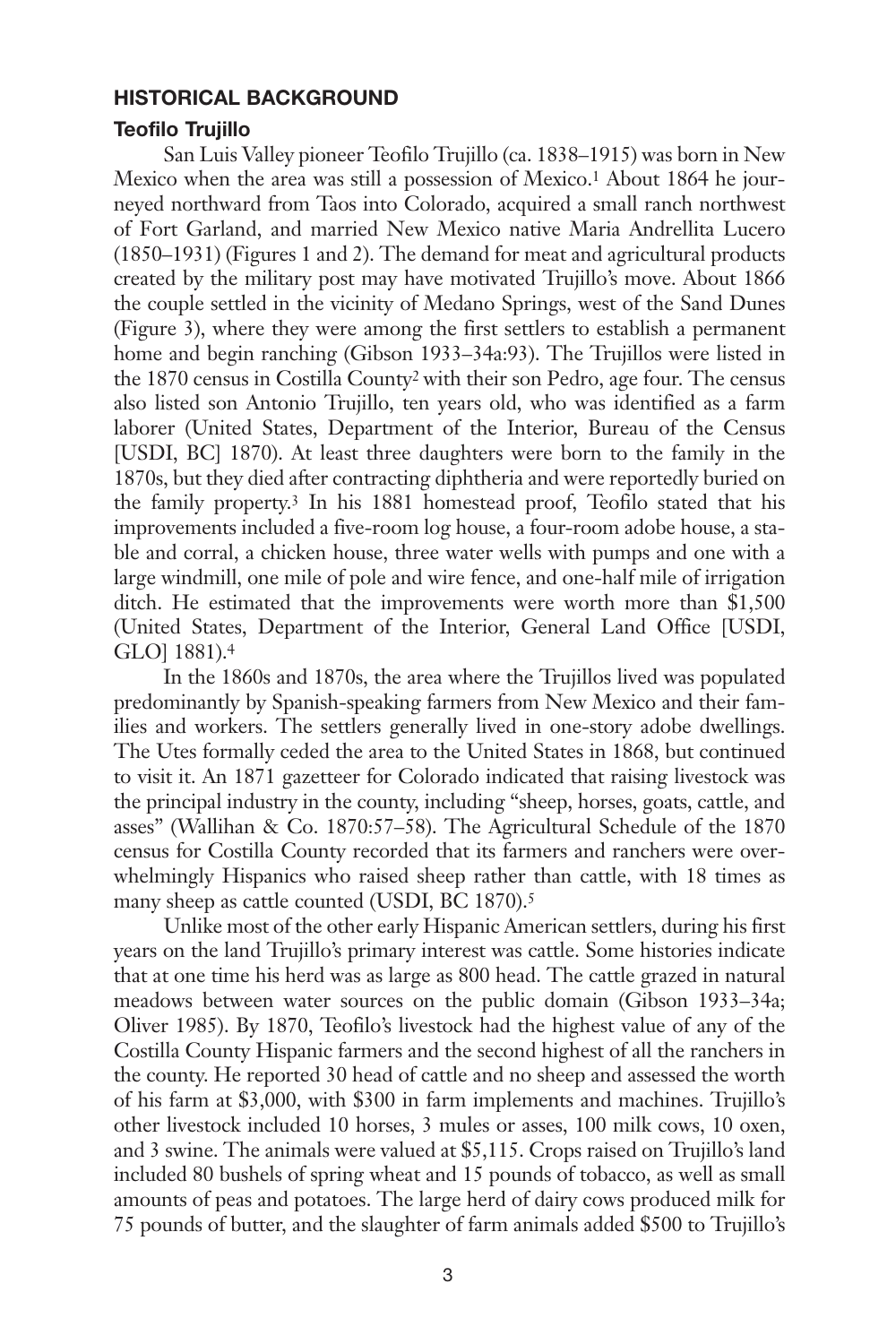income. The total value of all farm production was \$1,178. Trujillo indicated that he paid no wages; members of his family assisted with the necessary work or he traded goods for labor (USDI, BC 1870). His success is indicated by the fact that he was one of only a handful of Hispanic-surnamed cattle growers and dealers listed in a statewide "Colorado Livestock Directory" in 1879 (Colorado State Business Directory 1879).

During the 1870s, the Ohio-born Dickey brothers settled at Medano Springs about three miles southeast of Trujillo's property, established the nucleus of a large cattle empire, and began buying out smaller homesteads (Oliver 1985). Frank C. Spencer reported that ranchers from the eastern states were "kindly received by the Mexican settlers" (Spencer 1925:67). The Dickeys brought large herds of Texas cattle into the valley to graze and then drove them to Leadville, where the brothers operated a meat market (Gibson 1933–34b:36). As competition for available grazing lands increased, earlier ranchers faced the loss of their acreages if they did not establish documented legal claims under the American system. Agnes King, whose family settled in the area, reported: "Several Spanish-American families had been living on the creek, but they had just come in and built their adobe cabins, put in their little track patches and did not acquire legal right to the land. When the cattle men came in they proceeded to chase the 'squatters' out" (King 1947). By 1900, there were few Spanish-surnamed families left in the vicinity of the Trujillo ranch (USDI, BC 1900).

Teofilo Trujillo, a Spanish-speaker who could read but not write, waited a number of years before formally filing for ownership of his land.6 Acquiring a homestead entailed both financial costs and an understanding of the rules and regulations of another language and culture (Deutsch 1987:31). Trujillo secured his ownership with a 160-acre Cash Entry patent finalized in 1882 and a Homestead Entry patent for a tract of the same size issued in 1890. He apparently added to this acreage through purchase; by 1885 his ranch included 640 acres. These lands, combined with free grazing on the open range, enabled the successful operation of a ranch.

In the 1880s, Teofilo began diversifying his livestock, adding sheep to his holdings and increasing the number of horses. The Agricultural Schedule of the 1880 census indicates that he had a cattle herd of only 55 (USDI, BC 1880). This contrasted with the Dickey brothers' 3,000 cattle. In 1882, Teofilo still was listed as a cattle grower in the "Colorado Livestock Directory." Although the 1880 census cited no sheep for Trujillo, he subsequently became one of the largest producers in the area. The 1885 Colorado State Census reported that Teofilo had 600 sheep, 500 lambs, and 70 cattle (State of Colorado, Census 1885). He sold both lambs and wool, and his stock also included 100 horses,7 10 milk cows, 10 swine, and 25 mules. The family also raised a large flock of poultry. In addition, the ranch produced 450 tons of hay, a portion of which was sold to other settlers. The livestock was valued at \$6,000 and the farm at \$4,000, and Trujillo's ranch was prospering.

The Trujillos' lifestyle included elements attributed to those families referred to as *ricos* [rich] among the settlers from New Mexico. Although one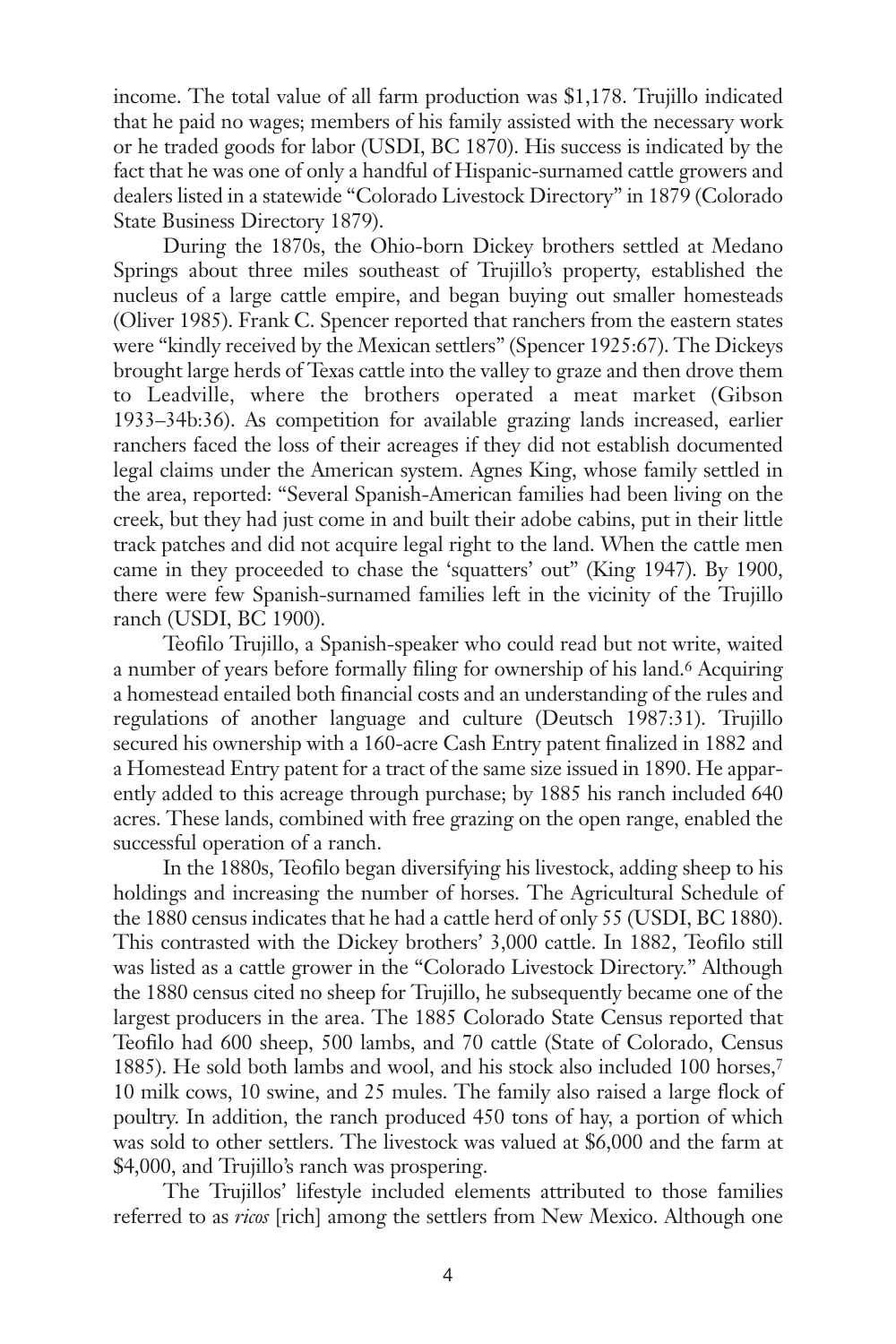of Teofilo's houses was built of adobe, a history of the Medano Springs area indicated that the dwelling boasted stained glass windows (Stewart 1992). By 1870, the family was prosperous enough to have a servant, 14-year-old Manuela Atencio, who was a native of New Mexico (USDI, BC 1870). The next census recorded a 28-year-old female servant, Juana Ortega, identified as being of Native American ancestry, who cooked for the family. A descendant of the Trujillos confirms that Teofilo and his wife did take in an orphaned Indian girl (Maria Tita Causby, personal communication 2006). Some of the wealthier early settlers in the San Luis Valley included in their households young Native Americans who had been captured, given Spanish names, and were raised along with their children and utilized as servants (Deutsch 1987:16; Simmons 1999:104). Richard Carrillo, a historical archaeologist who has conducted research on early Hispanic American sites in southeastern Colorado, believes that this practice was very common (Richard Carrillo, personal communication 2006). In 1880, the Trujillo household also included an 18-year-old male born in New Mexico, who was identified as a servant laborer, as well as a 16-year-old female boarder.8

#### **Pedro Trujillo**

Teofilo's son Pedro (1866–1934) grew up on his father's homestead, tending animals and developing into an excellent horseman (Figure 4). In his childhood, the area's indigenous inhabitants were still numerous. Pedro later recalled hiding when Native Americans raided his father's cattle herds and visiting their campsites to fill his "pockets full of arrow and spear points" (Gibson 1933–34a:93). Pedro, who could read, write, and speak English according to the 1900 census, settled on a 160-acre tract adjacent to his father's land in October 1879, while still in his teens (USDI, BC 1900). As a first-generation American, Pedro's life reflected the cultural tension created by the contact of established Hispanic American lifestyles and agricultural practices with that of

**FIGURE 4. Pedro Trujillo, reputed to be an able horseman, experienced the clash of cultures in the San Luis Valley as a first generation Hispanic American. Source: Maria Tita Causby photograph provided by Maria Martinez, Monte Vista, Colorado.**

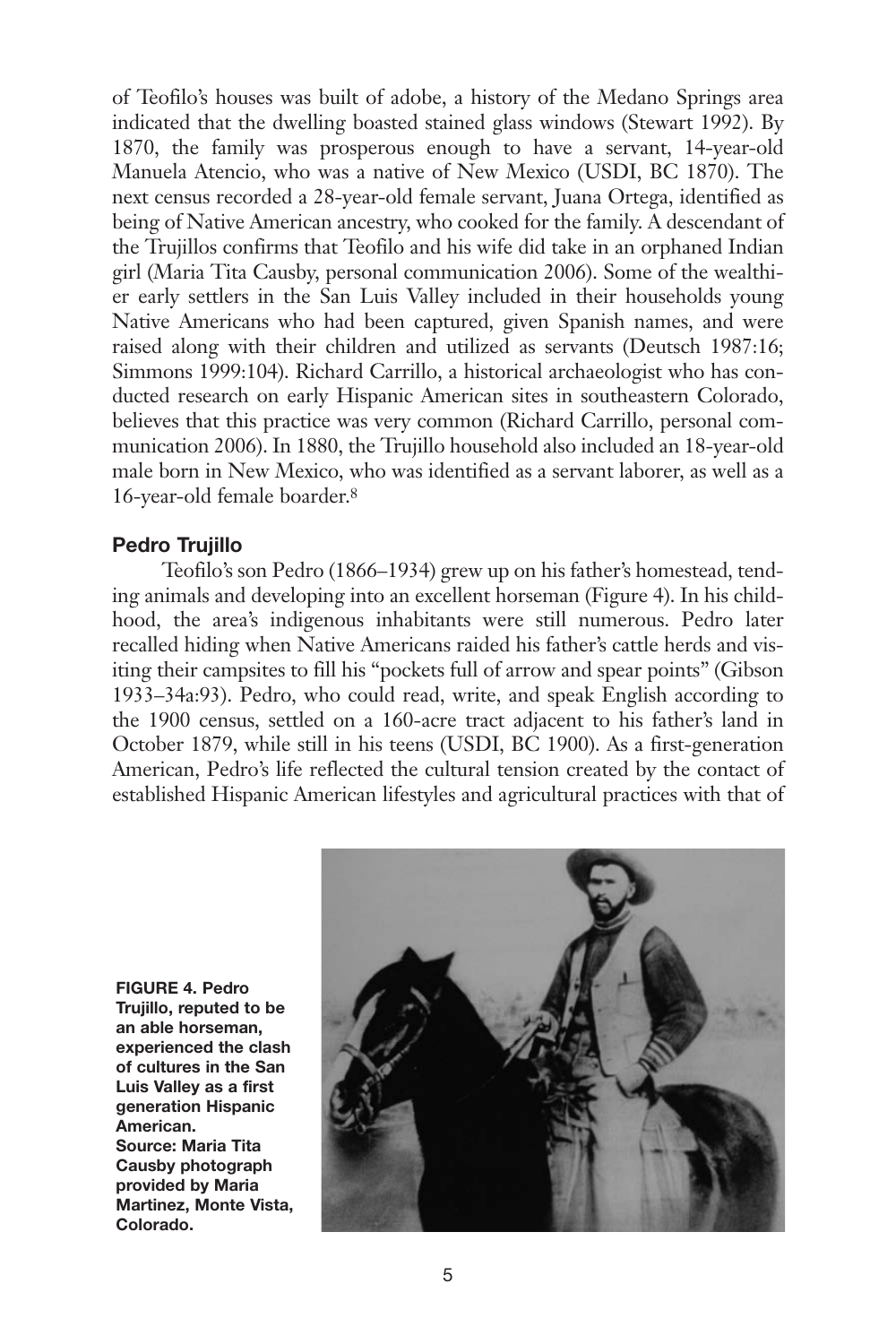

**FIGURE 5. Photograph taken in 2002 of the Pedro Trujillo log house (Feature 1), view northwest. The stable/barn (Feature 2) is visible in the right background.**

Anglo Americans moving into the area. Rather than erecting a one-story adobe dwelling as his father had, Pedro built a two-story log house that was more in keeping with Anglo American domestic construction in the vicinity (Figure 5).

Pedro's approach to ranching also differed from that of his father. In 1933–34, Civil Works Administration worker Charles Gibson, Jr., interviewed Pedro and wrote this account:

As Teofilo prospered, he added a band of sheep to his holdings of cattle and horses, and trouble developed between him and his son Pete. The boy was extremely fond of horses and was a wonderful horseman. His friends claim he could ride anything on four legs, and he says now that his years of Bronco busting is probably the cause of his present crippled condition. Pete refused to become a sheep-herder and argued with his father that the sheep would cause him trouble, as that had always been a cattle country.

Before he was of legal age, Pete filed on a homestead three-quarters of a mile west of his fathers [*sic*] place, and set up his own establishment, confining his efforts to the raising of horses and cattle [Gibson 1933–34a:95].

In December 1885, Pedro stated in his pre-emption proof testimony that he built a three-room house, a stable, a windmill, a corral, and 1.5 miles of fence, with a total value of about \$1,100. He raised hay (Figure 6) on 120 acres and cultivated three acres of vegetables (USDI, GLO 1885). Given Pedro's youth at the time of settlement and his proof testimony, it is unclear if his father provided assistance in establishing the homestead or how closely the two men were associated in ranching operations (Andrea Trujillo Lujan and Maria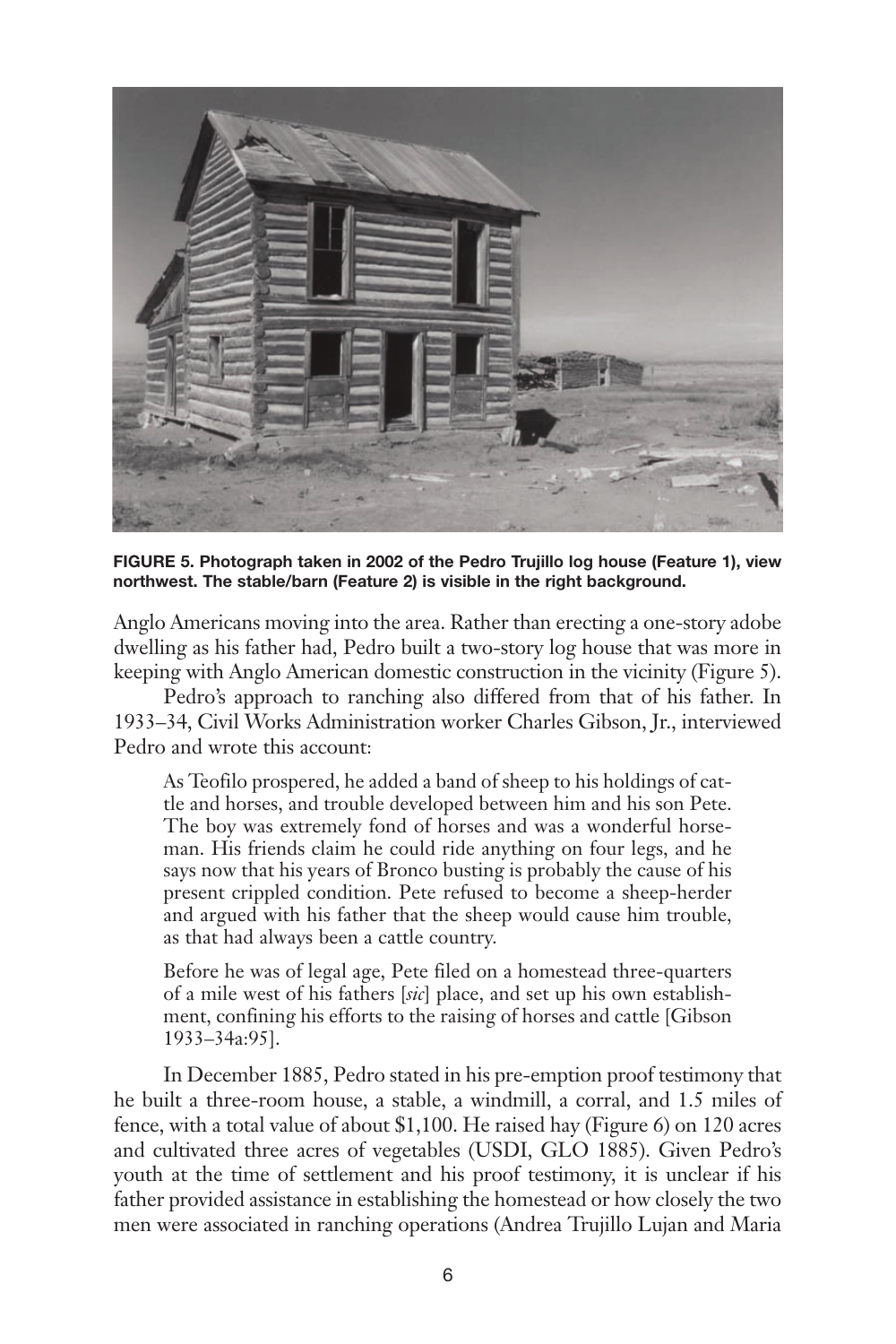

**FIGURE 6. Pedro Trujillo with hay wagon and three "hitchhikers" on the way to Mosca. Source: Marie V. Martinez photograph, provided by Maria Martinez, Monte Vista, Colorado.**



**FIGURE 7. Sofia Trujillo was adopted into Teofilo Trujillo's family and married his son, Pedro, in 1885. Nine of her children were born at the isolated homestead.**

Tita Causby, personal communication 2003). Pedro was not listed separately from his father on the Agricultural Schedule of the 1880 census (USDI, BC 1880).

In 1885, Pedro married Sofia Martinez (1872–1950), who was born in New Mexico and had been adopted into the Trujillo family (Figure 7). The couple had 16 children, nine of whom were born while they were living at the homestead (Martinez ca. 2000).9 Pedro added additional lands to his holdings over the years, including a Cash Entry patent (1891), a purchase of state land (1900), and a Desert Lands patent (1901). He eventually amassed more than 500 acres (USDI, GLO 1891–1901).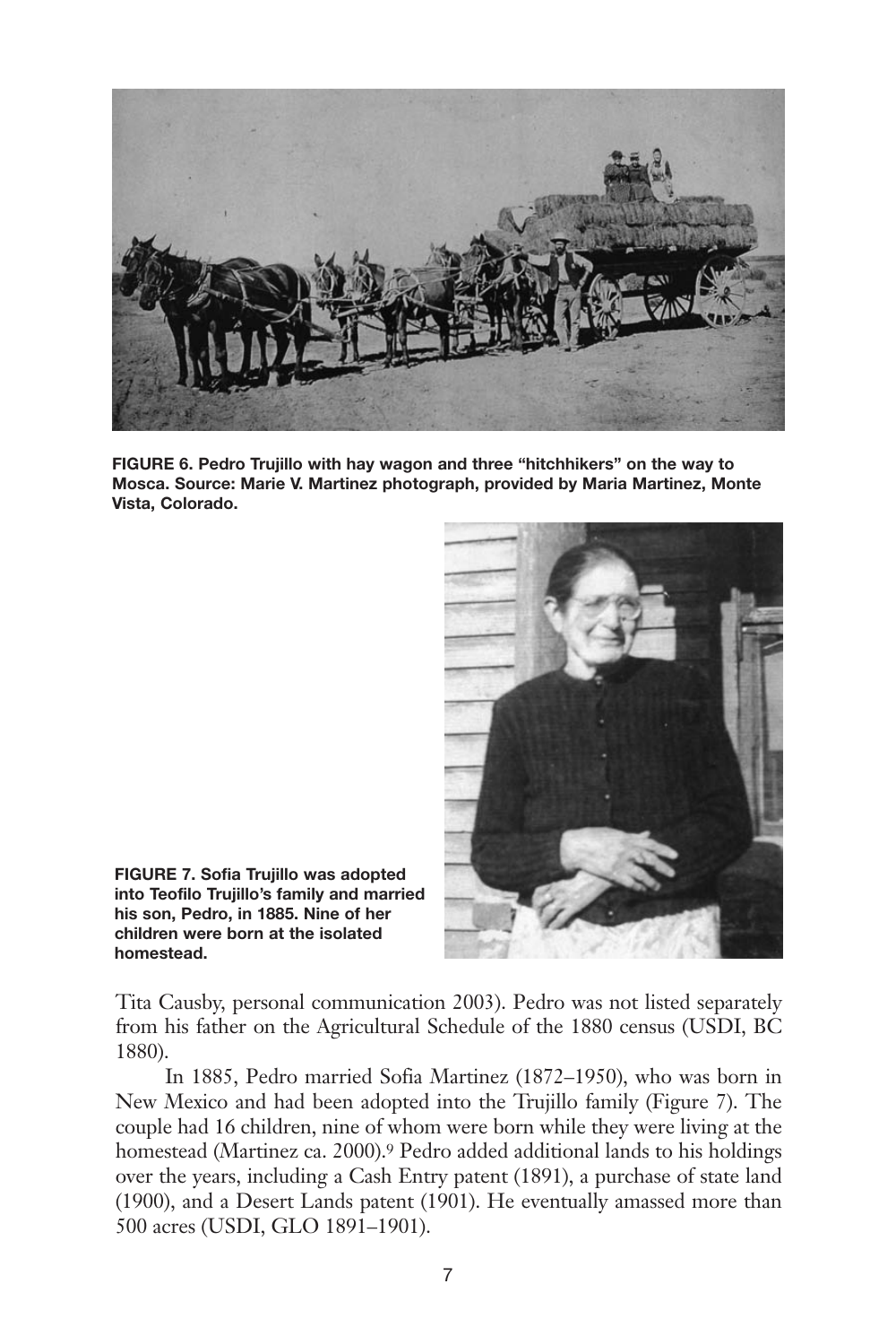#### **Impact of the Range War**

The livestock industry greatly expanded in the San Luis Valley after the arrival of the railroad made it possible to transport animals from Alamosa to Denver (Baker and Hafen 1927:676; Lantis 1950:232). In 1880, the Denver & Rio Grande built a rail line past the future site of Mosca, where a depot and other facilities would be constructed in 1890 (Chuck Yungkurth, personal communication 2007). Cattle and sheep could be shipped conveniently from the area in the 1880s. Ranch owners hired cowboys and sheepherders to follow their livestock on the public domain. Taking advantage of the open range with its free water and native grass, the sheepmen increasingly came into conflict with cattlemen who were utilizing the same resources. The competition was exacerbated by the commonly-held belief among cattle raisers that sheep grazing was injurious to the grasses preferred by cows. Livestock organizations in the state originally included both cattle and sheep ranchers, and early stockmen often successfully raised both types of animals. However, the antagonism between ranchers raising cattle and those favoring sheep eventually led to the formation of separate associations, and animosity between the two groups led to an ongoing war for control of the public range.

Sheepraising in the San Luis Valley continued to expand during the 1890s, creating further tension with cattlemen (Lantis 1950). Some believed that the only solutions were to permanently divide the public domain or for the two groups to fight until one withdrew (*Monte Vista Journal,* 29 March 1902:3). In early 1902, conflict between cattle and sheep ranchers in the vicinity of Medano Springs impacted the Trujillo family in events that were reported around the state. As one of the largest sheepraisers in the area, Teofilo Trujillo became the target of violent intimidation by cattle operators. The *Mosca Herald* commented that "the war that has raged at different times between the cattle and sheepmen of the state has broken out in this vicinity" (*Saguache Crescent*, 30 January 1902:1).

The situation deteriorated in January 1902, when cattleman George Dorris warned Teofilo's sheepherders to remove the flock they were tending on the public domain and threatening that "failure to do so would result seriously" (*Alamosa Courier*, 8 February 1902:1). Subsequently, four men "proceeded to enforce their injunction by the shooting process," killing a number of sheep and driving away many others in plain sight of the herders (*Alamosa Courier*, 8 February 1902:1). Teofilo's workers watching the flock did not "understand this hint" that they should move the animals under their protection. Three days later, armed men returned to kill or disperse the sheep and fire their guns into the house where three herders were sleeping, "narrowly missing the occupants" (*Alamosa Courier*, 8 February 1902:1; *Monte Vista Journal*, 1 February 1902:1; *Saguache Crescent*, 30 January 1902:1). Describing the incident, the *Mosca Herald* leaned toward the cattlemen's point of view: "Sheep are, of course, entitled to the same privilege as cattle on the public range, but their presence is so detrimental to other stock that cattlemen have generally refused to tolerate them" (*Saguache Crescent*, 30 January 1902:1). However, the *Alamosa Courier* described Trujillo as "an inoffensive old man who has lived in this vicinity for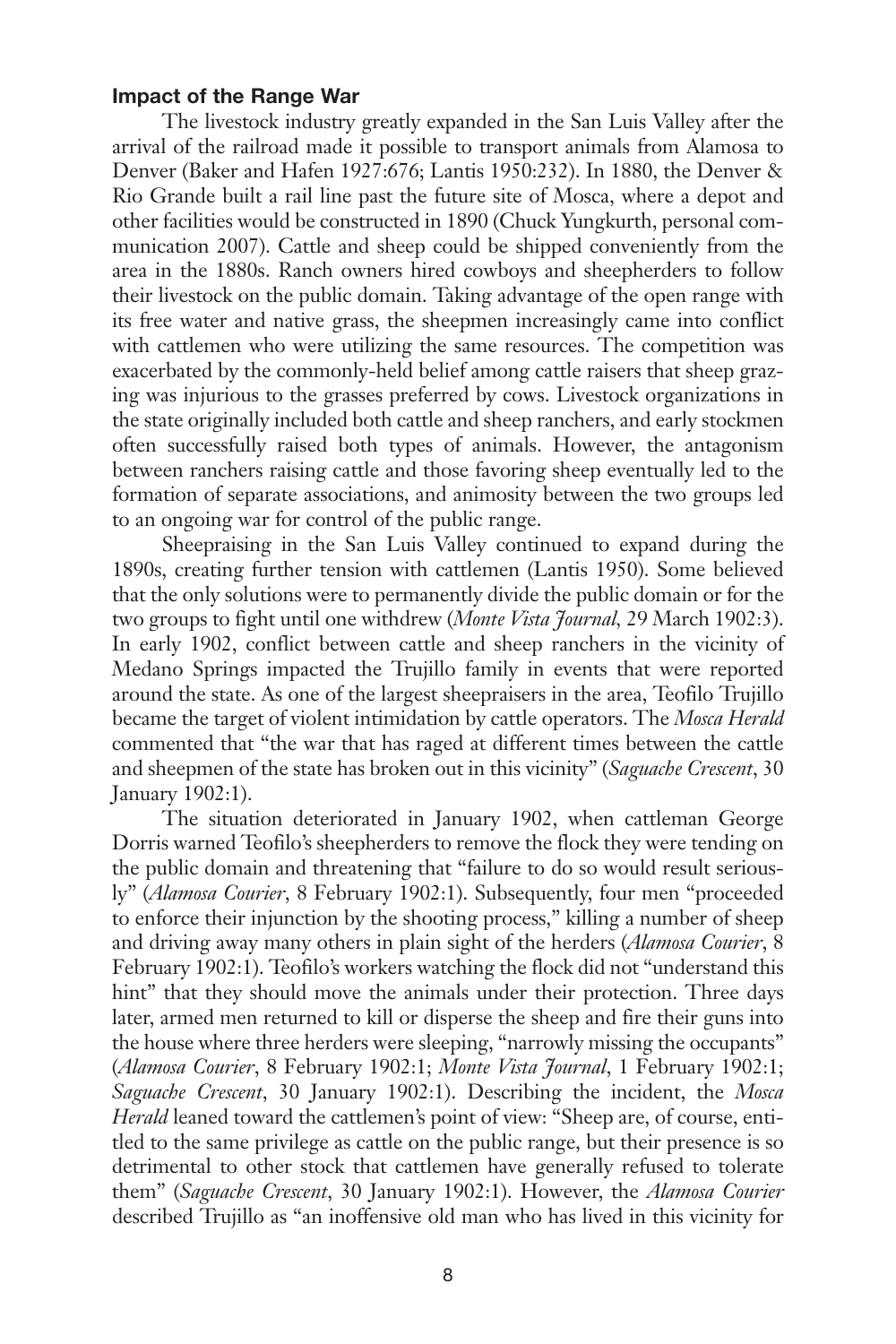the past forty years as a law-abiding citizen" and noted that warrants had been sworn for arrest of those involved (*Alamosa Courier*, 8 February 1902:1).

The families of Teofilo and Pedro Trujillo lived in fear as a result of these episodes. One night while she was alone in the isolated house with her children, Sofia Trujillo heard unknown men riding through the area and hid her family outside in the sagebrush rather than risk staying indoors (Andrea Trujillo Lujan and Maria Tita Causby, personal communication 2003). The final blow came when Teofilo Trujillo's property was destroyed in another attempt to drive him out of the area. At the time, Teofilo and his wife were in their 60s and lived on the ranch with one of their young grandsons (Gibson 1933–34a:95; USDI, BC 1900).

On January 31, 1902, local cowboys identified as the Dorris brothers and Burt Davis were tried at Mosca for the earlier killing of Trujillo's sheep and attempted murder of his employees. The *Monte Vista Journal* reported that "the evidence failed to identify either of the accused as parties to the sheep killing and they were consequently discharged" (*Monte Vista Journal*, 1 February 1902:1). While the Trujillo family attended the day-long trial, intruders started a fire in the cabin of one of Trujillo's workers that spread to the larger buildings of the ranch. They then went to Teofilo's sheep camp and killed or crippled half of the herd (Gibson 1933–34a:95). The family's house and its entire contents burned to the ground (*Monte Vista Journal*, 8 February 1902:1). The *Mosca Herald* reported that "Trujillo had one of the best ranch houses in the valley and the loss was considerable" (*Center Dispatch*, 7 February 1902:1). In addition, \$8,000 in cash on hand burned in the blaze. Teofilo did not have faith in banks because he had seen a large amount of his money disappear when the Hooper financial establishment failed a few years previously (*Center Dispatch*, 7 February 1902:1).

One of Trujillo's descendants later provided this perspective on the conflict:

In the Valley the range war was not only between owners of sheep and cattle but between persons of different cultural backgrounds. It is generally believed in the Valley that it was because of his refusal to sell his land to a cattle interest that Teofilo's ranch house was burned to the ground in 1902 [Sargents Centennial Bicentennial Committee ca. 1977].

In early March 1902, Teofilo and Pedro Trujillo sold their lands totaling 1,496 acres, water rights, and livestock, to cattlemen Loren B. Sylvester and Richard W. Hosford, successors of the Dickey brothers at the Medano Ranch, for \$30,000 (Alamosa County, Warranty Deed, 6 March 1902).10 The *Monte Vista Journal* commented, "There will be no more sheep killing in that neighborhood as Mr. Sylvester is a straight cattle man" (*Monte Vista Journal*, 1 March 1902:1). Teofilo Trujillo planned to return to the sheep business on a ranch in the vicinity of Fort Garland (*Alamosa Courier*, 1 March 1902:1).

The Trujillos had good reason to take the threats to their sheep and their own safety seriously, since their own previous efforts and those of others to convict the individuals who harassed Hispanic sheepmen had been unsuccess-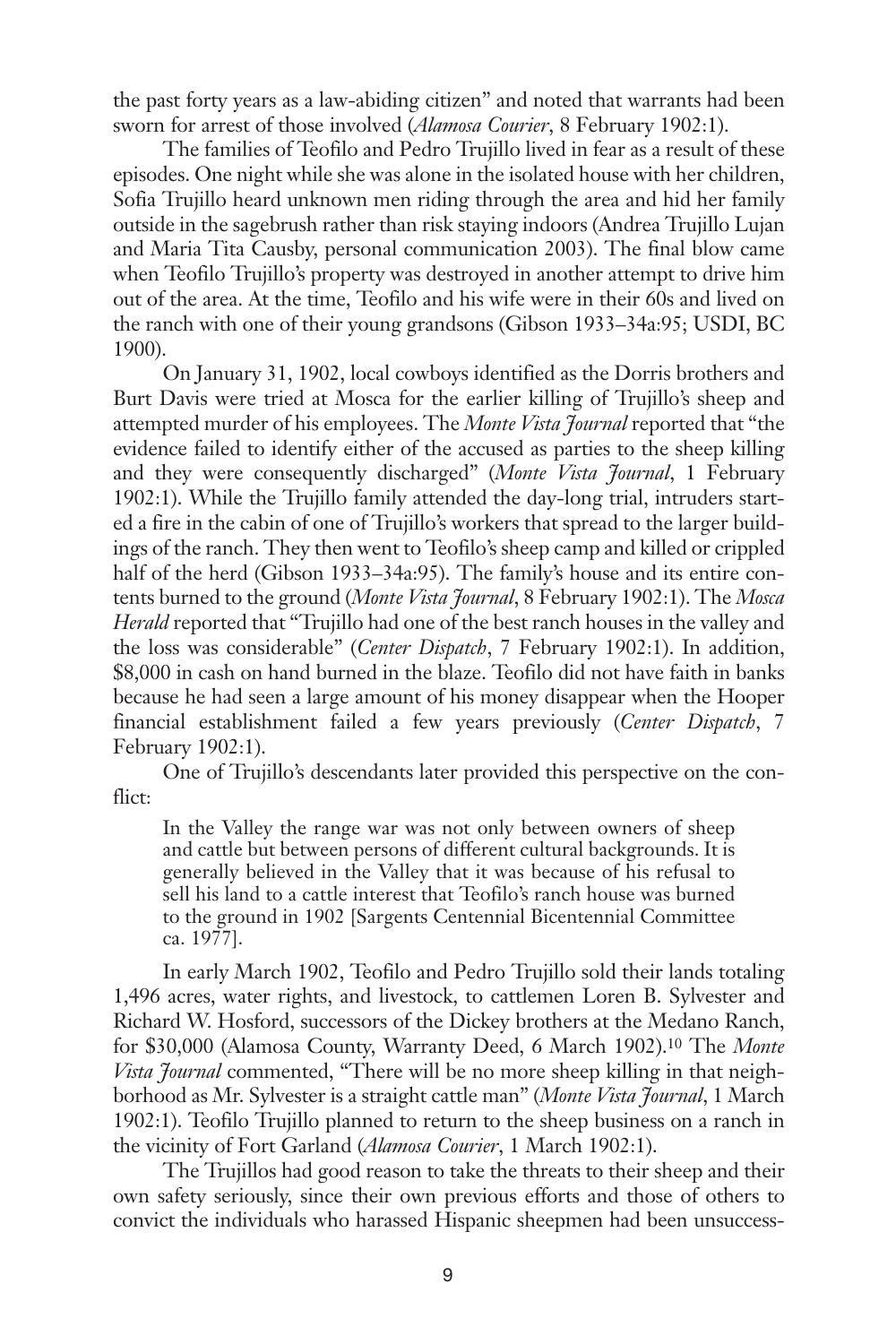ful. Two men tried for "malicious mischief" as a result of killing 23 sheep, 3 burros, and 2 dogs, as well as burning the tents and bedding of Hispanic sheepherders during the winter of 1901–02 were acquitted despite positive identification that they were the culprits (*Monte Vista Journal*, 3 May 1902:1). Two weeks after Teofilo Trujillo's house burned, Parfirio Antonte Gallegos of Capulin, a well-to-do sheep grower who grazed his animals on the public domain, was ambushed and shot in the chest while on the way to check on his herdsmen (*Monte Vista Journal*, 15 February 1902:1). In April, the *Monte Vista Journal* reported, "The sheep and cattlemen are engaged in battle array over the public domain" (*Monte Vista Journal*, 5 April 1902:1). In May, the newspaper observed, "Mexicans of the whole valley are smarting because nothing is done or attempted to be done to punish the murderer of the Mexican sheepowner who was murdered . . ." (*Monte Vista Journal*, 10 May 1902:1). Eventually, three men were arrested and charged with the crime, but the newspaper found that public sentiment favored the accused and noted that the prosecuting attorney was slow to take up the case because he previously had been unsuccessful in convicting "American cattlemen for molesting Mexican sheepmen" (*Monte Vista Journal*, 7 June 1902:1) With little hope of gaining recourse against the crimes committed and their family in danger, Teofilo and Pedro Trujillo were forced to move from the lands they had homesteaded.

Teofilo Trujillo acquired a new home in San Luis, where he could raise sheep. He died there in 1915 at the age of 77. Pedro Trujillo sold his ranch in the same transaction and moved to the Sargents area, where he purchased 400 acres of land with water rights and later served as a deputy sheriff. Trujillo descendants, including his daughter Andrea Trujillo Lujan (1904–2006) and granddaughter Maria Tita Causby, believe that Pedro moved at the same time as his father because he was also threatened, noting that "even if Pedro raised cattle and not sheep, he was still Teofilo's son and faced the same dangers" (Andrea Trujillo Lujan and Maria Tita Causby, personal communication 2003). When Pedro Trujillo died in 1934, the *Monte Vista Journal* judged that "he played an important part in the early development" of the San Luis Valley (*Monte Vista Journal*, 29 June 1934:1).

After the Trujillos were forced out of the area, the Pedro Trujillo homestead house was occupied by Eulojio Martinez, who worked for owners of the Medano Ranch into the mid-1930s. Subsequently, the log dwelling was used to house ranch hands, but was considered less desirable due to its isolation (J. Robert "Bob" Linger, personal communication 2002). It was eventually abandoned. The Nature Conservancy acquired the two Trujillo homesteads along with the Medano and Zapata ranches in 1999. The Pedro Trujillo homestead was listed in the National Register of Historic Places in 2004 (Simmons and Simmons 2003).

#### **ARCHAEOLOGICAL EVIDENCE AT THE TEOFILO HOMESTEAD SITE**

The physical location of the Teofilo homestead site (5AL791) was only recently rediscovered with the assistance of Mr. J. Robert "Bob" Linger, a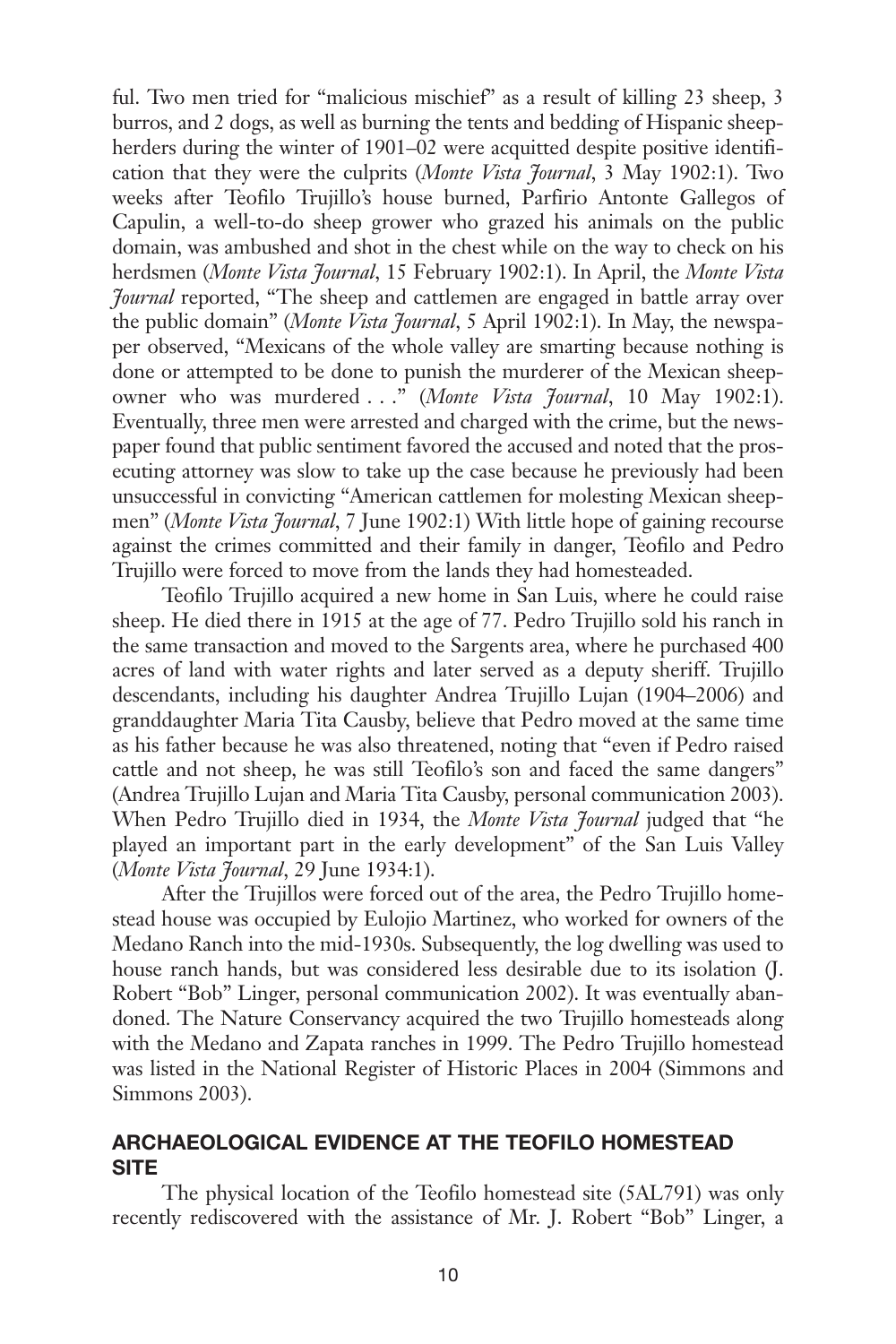

**FIGURE 8. Teofilo Trujillo site looking west during 2006 recording. Left to right: Dolly McClellan, Richard Carrillo, and Michelle Slaughter.**

member of the family that owned the Medano Ranch from 1912 to 1947 (Figure 8). The site was visited briefly in 2002 by RMC Consultants, Inc. to map the location and evaluate the potential for future work. During the site visit and another brief visit by National Park Service employees Fred Bunch and Dr. Adrienne Anderson, evidence of structural remains was observed, including burned adobe, cobbles, and milled wood. Artifacts seen on the surface included fragments of burned glass, Native American ceramics, fragments of decorated china, vesicular basalt ground stone, and a lid to a child's miniature toy tea set. The Native American ceramics included sherds representing two bowls of San Juan Red-on-tan Tewa ware that date between 1750 and 1925, sherds identified as Taos Micaceous, and one sherd identified as indeterminate micaceous, likely attributed to Apache potters (Reed 2006a). The latter sherd is similar to Ocate Micaceous produced between the mid-1500s and 1750.

A Colorado Historical Society (CHS) State Historic Fund (SHF) archaeological assessment grant was received in June 2006 to record the Teofilo site, and make recommendations for National Register of Historic Places (NRHP) eligibility and for future site research and protection/preservation (Martorano 2007). Results of the archaeological assessment revealed a wealth of artifacts on the site and locations of several structures and features, including the remains of a large burned adobe structure and a possible barn/stable constructed of large upright wooden posts. The Teofilo homestead site retains excellent archaeological integrity and recommended further work includes site testing and ground penetrating radar (GPR) investigations.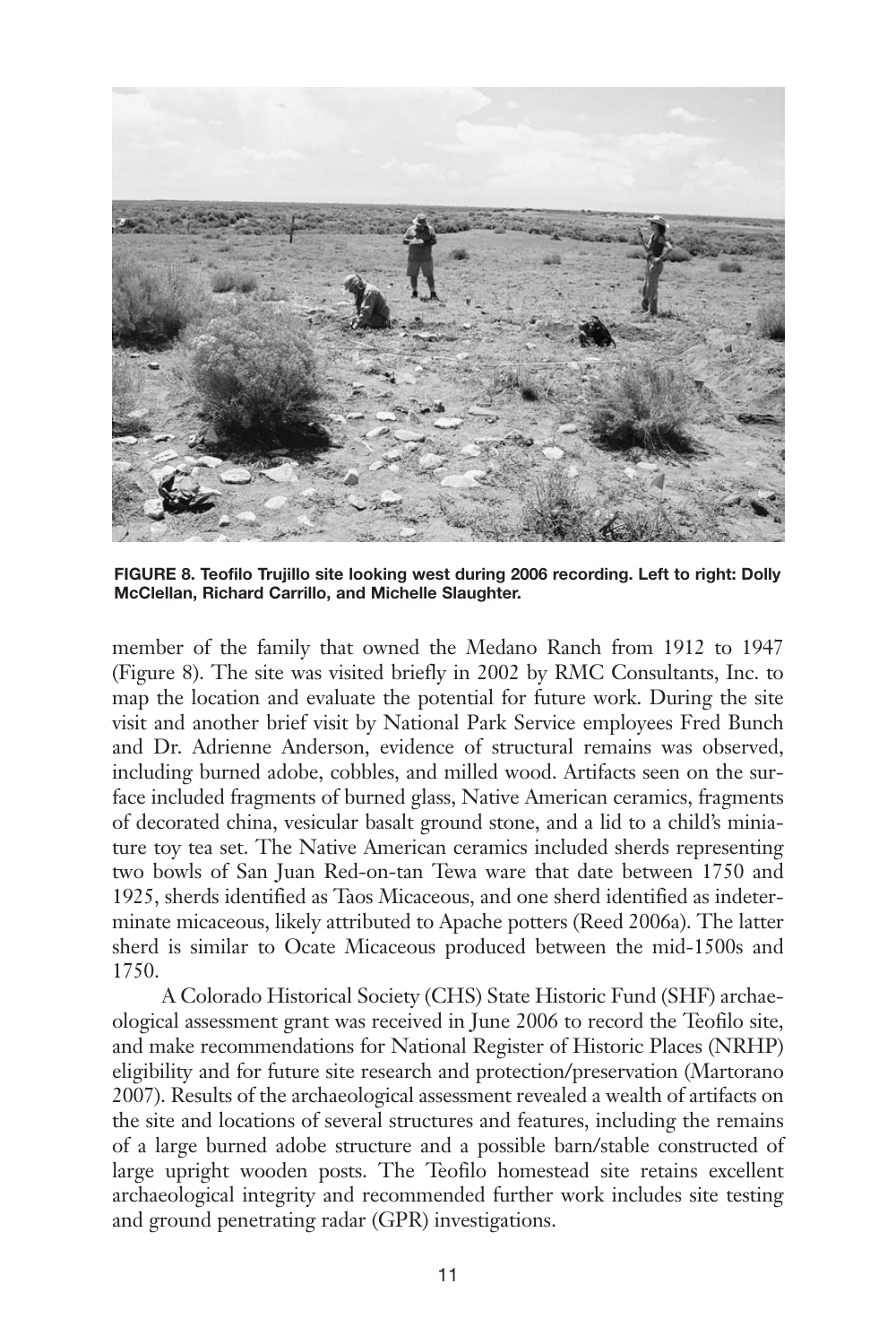## **HISTORIC RESOURCES AT THE PEDRO TRUJILLO HOMESTEAD**

The Pedro Trujillo homestead in rural Alamosa County, Colorado, is located about nine miles northeast of the community of Mosca, in an isolated location on a flat plain. The historic complex includes a two-story log dwelling, a log stable, the collapsed remains of a possible structure (outhouse), and a large corral area (Figure 9).

## **Ranch House (Feature 1), 1879–85**

The ranch house is an east-facing two-story rectangular  $(16 \text{ ft} \times 20 \text{ ft}) \log$ dwelling (see Figure 5). Most of the windows and doors are missing and the house has been open to the weather and animals for some time. The house has a side gable roof with standing seam metal roofing and overhanging eaves. The design is similar to that of a nineteenth century I-house, although the stairs are located to the side rather than in the center of the interior. The house is composed of mostly unhewn logs, with wide sections of chinking between the logs. The corner logs of the main part of the house have V-notched tops with round bottoms, with some vertical corner boards placed over the notches. The house has a log pier foundation with concrete along the foundation at the front of the building.



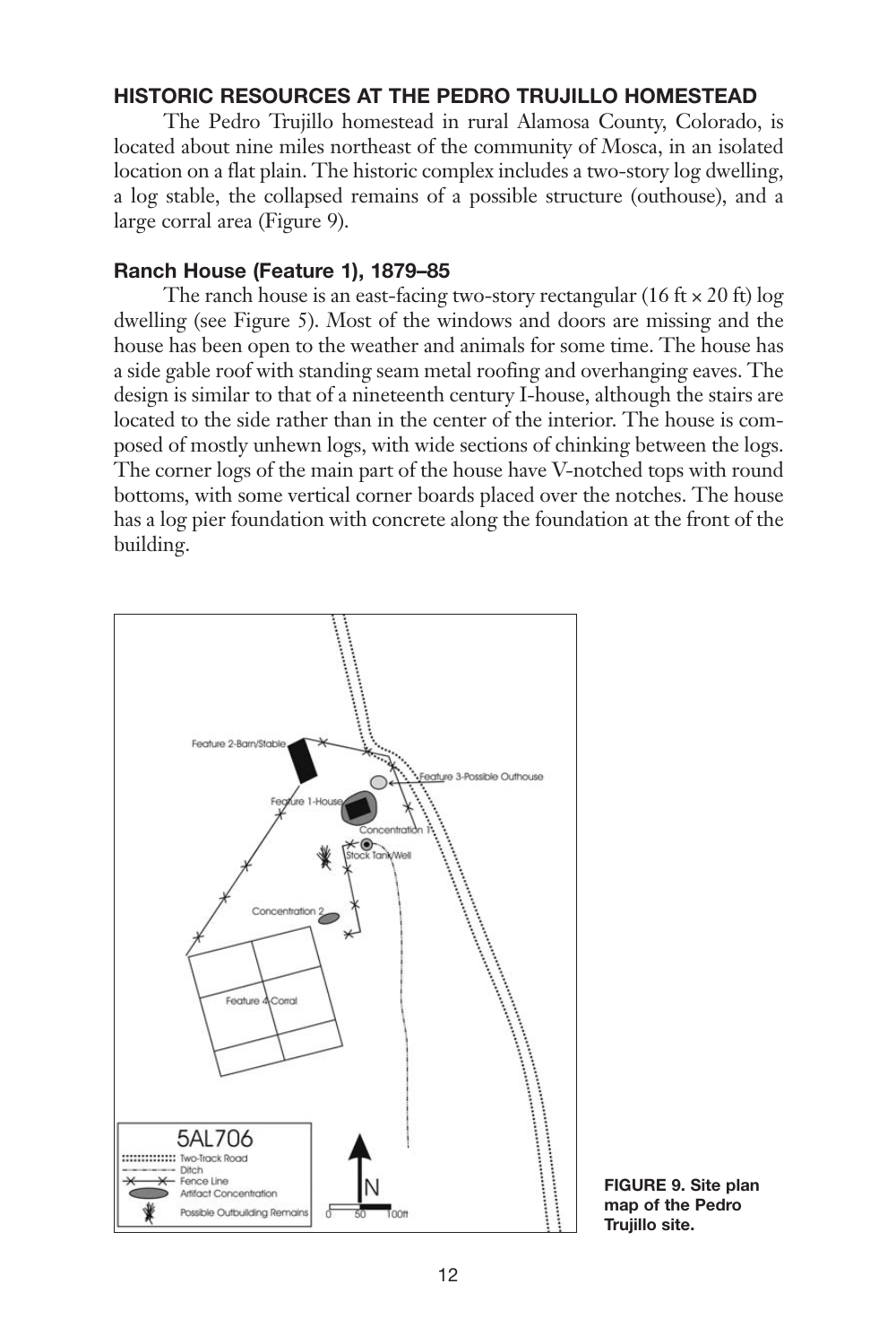The east wall (front) has round logs on the upper story and square-hewn logs on the lower story. There is a center entrance with plain board surround flanked by tall, narrow windows. Centered above the windows on the second story are window openings of similar size (one window retains the four-section upper part of its frame).

The north wall is composed of round logs extending to the eaves and has no openings. There are plain trim boards. The west wall (rear) of the house has a deteriorated red brick chimney on the slope of the roof. Until recently, the house had a one-story, shed roof, square-hewn log addition on the rear. This component was removed in 2006 in order to stabilize the main house, and the logs were numbered and stored for future reconstruction. The rear wall where the addition was removed exhibits adobe chinking. The south wall of the house has round logs with V notches. The wall has a small window on the first story.

According to a study of the building performed by architect Mark Jones in October 2002, the interior finishes of the building were originally adobe mud and straw plaster, with lime wash and paint (Jones 2003). Later, some areas were wallpapered. The wood floors were originally set on log girders laid on the ground. Both stories of the house have one large open room, and there are stairs at the north end of the first story.

## **Stable/Barn (Feature 2), pre-1885**

The rectangular stable is approximately 52 ft  $\times$  25 ft and is composed of round and square-hewn logs. The building has a low gabled roof. The south half of the stable has stalls with wood plank floors, and is open on the east and partially collapsed. The north half of the building has a low entrance near the center with upright logs on either side and hinged vertical board doors. The north wall of the stable is composed of short scrap pieces of wood. The interior is divided into three intact stalls with wood boxes at the rear and has wood plank walls. Trujillo descendants indicate that this building was used as a horse barn.

#### **Collapsed Structure/Possible Outhouse (Feature 3), date unknown**

This feature consists of a concentration of milled wood and a shallow circular depression north of the house (Feature 1). Another scatter of milled wood located between the house and the corral may be the remains of one of the outbuildings visible on a 1937 aerial photograph of the site (San Luis Valley Aerial Photographs 1937).

## **Corral (Feature 4), north portion probably pre-1885; southern portion post-1937**

The large corral area is divided into pens and has a long, wide alley. The pens are composed of horizontal boards and log posts. There is a vertical board fence on the north and a pole fence on the south. Gates in the corral have tall poles and cross-pieces. There is a swinging gate at the southeast end and other gates with metal chords. Corner gate complexes permit four pens to be opened and closed for access to other pens or alleys. The loading chute is at the north-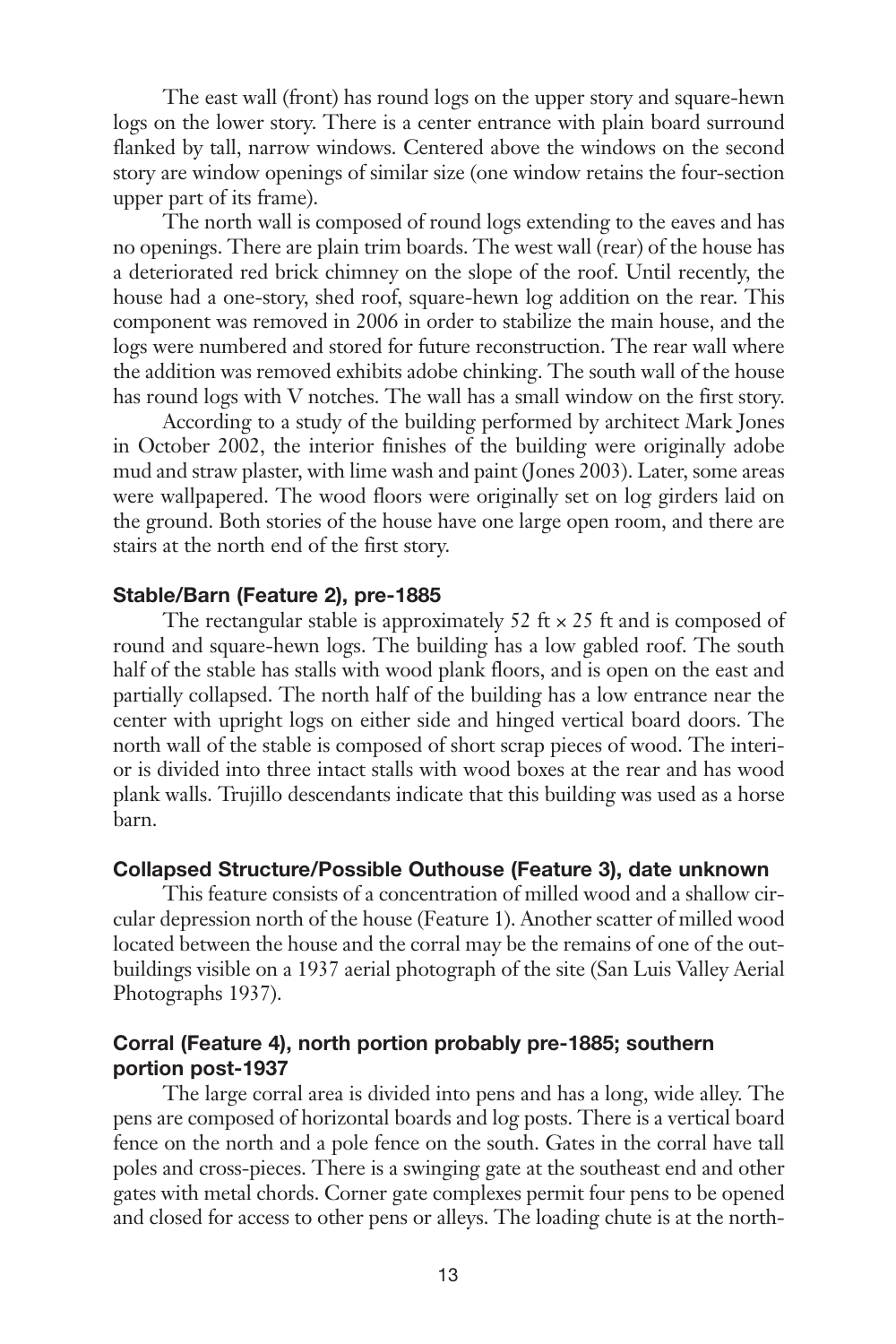**TABLE 1. Artifacts from the Pedro Trujillo site (Martorano et al. 2002).**

| Location/                    |                                                                                                                                                                                                                                                                                                                                                                      |
|------------------------------|----------------------------------------------------------------------------------------------------------------------------------------------------------------------------------------------------------------------------------------------------------------------------------------------------------------------------------------------------------------------|
| <b>Concentration</b>         | <b>Artifacts</b>                                                                                                                                                                                                                                                                                                                                                     |
| 1                            | Shell buttons, square nails, glass bottle fragments (purple, green, clear, amber,<br>cobalt), a possible flaked glass tool, milled lumber, cans, bricks, white ceramic<br>fragments, a metal hinge, leather and miscellaneous metal fragments, three<br>manos, and two metate fragments                                                                              |
| 2                            | A metal sign, a metal farming implement tooth, miscellaneous metal parts and<br>fragments, purple glass fragments, mano fragment, and a San Juan Red-on-<br>tan Tewa ware sherd (Figure 10) that dates between 1750 and 1925 (Reed<br>2006b)                                                                                                                         |
| $3 - 7$                      | Various tin cans including sanitary, conical, and evaporated milk; clear,<br>brown, and amber bottle glass fragments; a flaked glass tool; window glass;<br>white and orange earthenware; white porcelain fragments; cinders; bricks;<br>thermally-altered rock; a biface; a small corner-notched projectile point; and<br>a vesicular basalt bifacial mano fragment |
| Scattered<br>throughout site | Purple, clear, and amber glass bottle fragments; miscellaneous metal frag-<br>nents; leather scraps; a cartridge (unidentified center fire, larger than a .22<br>long rifle); ceramic fragments; square nails; a mule shoe; smooth wire;<br>barbed wire; a metal staple; a metal rod; a 1917 silver dime (Figure 10); and<br>a single fragment of ground stone       |

west corner and there is also a branding chute and a metal trough. A collapsed woven wire and log fence is west of the corral.

# **ARCHAEOLOGICAL EVIDENCE AT THE PEDRO TRUJILLO HOMESTEAD SITE**

The Pedro Trujillo homestead site contains numerous artifacts both scattered around the site and in discrete concentrations (Table 1). These artifacts are important for verifying the written historic information about the site and



**FIGURE 10. Pedro Trujillo site artifacts: 1917 dime, on left; San Juan Red-on-Tan Tewa ware sherd, ca. 1750–1925, on right.**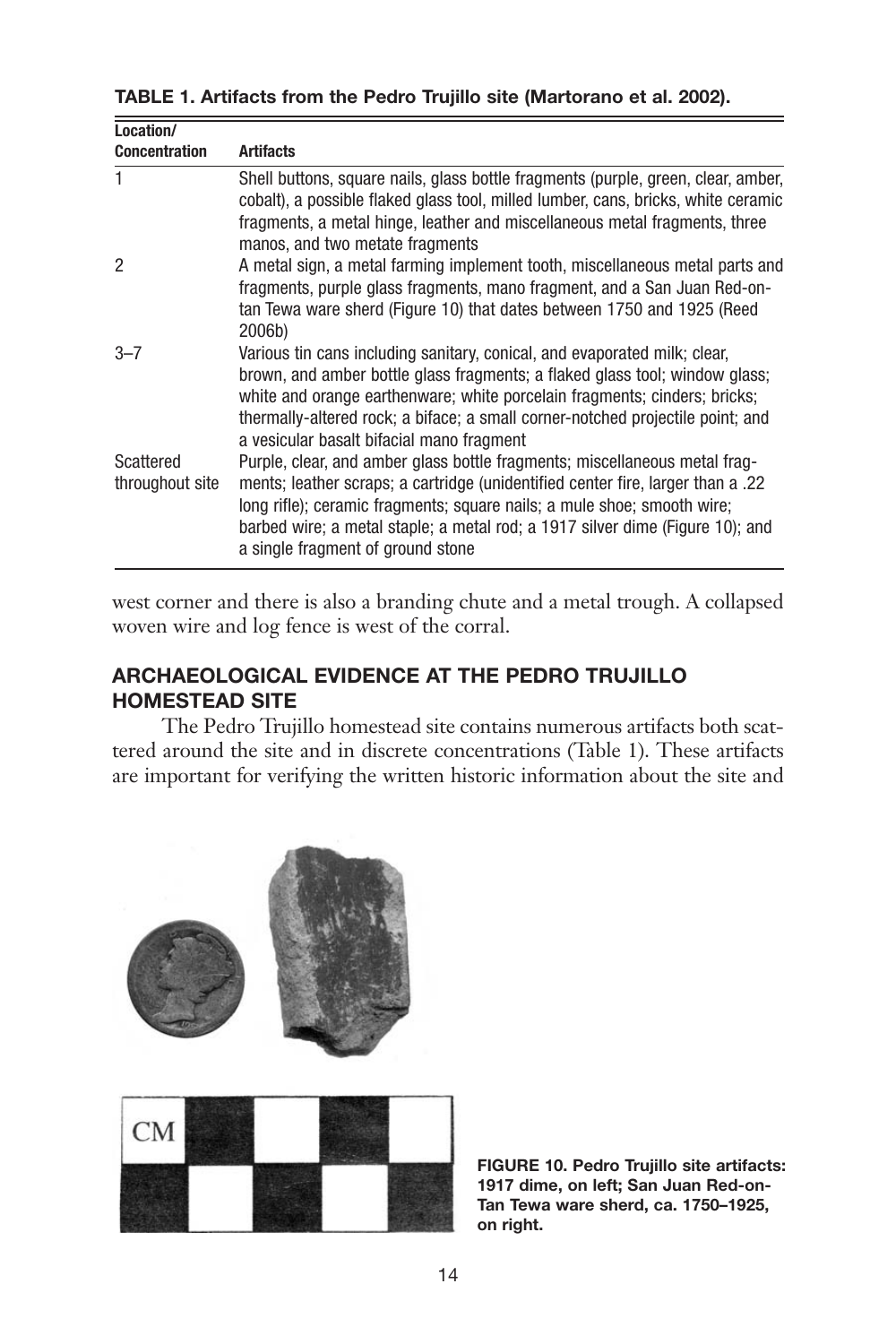also provide additional interesting insight into the site and its occupants through time.

Artifact Concentration 1 surrounds Feature 1, the house. It contains both Native American and historic artifacts. Artifact Concentration 2 is located south-southeast of Feature 1 near the northeast corner of the corral (Feature 4). Five concentrations (3–7) are located further away to the east and north of the house. These are small concentrations probably representing discrete dumping episodes. All of these concentrations contain historic artifacts, and Concentrations 3 and 7 also contain Native American remains. A flaked glass tool (Figure 11) is located in Concentration 7. This artifact was intentionally flaked into a scraping tool and it contains a Hazel-Atlas trademark dating from 1920–1964 (Toulouse 1971:239). Another potential flaked glass tool is located in Concentration 1 in front of the house. Artifacts are also scattered throughout the site area.

The artifacts found at the site represent evidence of domestic occupation and disposal of broken or used items, and remains associated with ranching operations/construction, and maintenance activities. The dates of the artifacts range from possible prehistoric/protohistoric times, the documented historic period occupation (ca. 1879–1902), and from the later historic occupations (ca. 1903–1940s). With the exception of one mano, all the ground stone was located within areas of historic artifact concentrations (Concentrations 1, 2, 3, and 7). Concentration 1, adjacent to the main house, contains the majority of the Native American artifacts, including three manos and two metates. Two of the ground stone artifacts were found near the doors of the house. One of Pedro's granddaughters reported talking to an elderly relative of his wife, who remembered seeing Sofia using manos and metates to process food items (Maria Tita Causby, personal communication 2004). This suggests that the ground stone



**FIGURE 11. Flaked glass tool found in Concentration 7 at the Pedro Trujillo site.**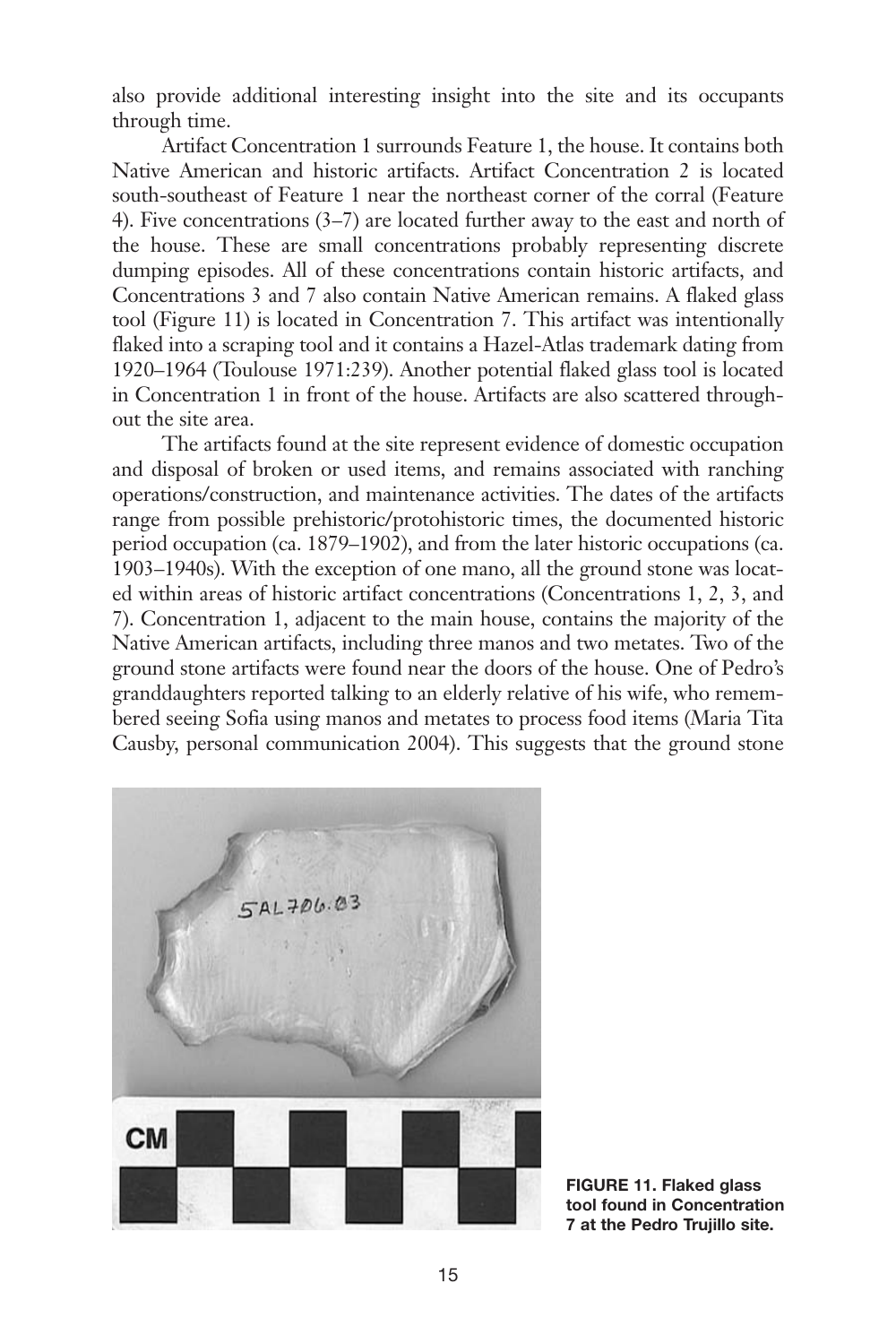tools may have either been obtained or made by the Trujillo family, or perhaps they were found at nearby prehistoric archaeological sites and then reused. The flaked glass scraper suggests the expedient production of tools possibly related to the cost or lack of easy access to metal tools.

The biface, historic Native American ceramics, the projectile point, and ground stone may represent a possible separate Native American prehistoric or protohistoric/historic occupation, and/or perhaps Historic period Native American or Hispanic American use of prehistoric technology (reuse of prehistoric artifacts or creation of new artifacts). The ceramic sherd also suggests possible trade with or visitation of Native Americans from northern New Mexico where the Trujillo family originated. Pedro's father, Teofilo, may have brought historic Native American trade wares with him when he moved from New Mexico, Pedro may have traded for the ceramics later on, or workers (men or women) on the ranches may have brought in the ceramics and ground stone. As noted earlier, a servant of Native American ancestry was also living nearby with the Teofilo family and may have utilized these items as well.

Early Historic period artifacts include purple glass (ca. 1880–1917) and many square nails. The dime dates to 1917, after the Trujillos left the area. Later Historic period items (Owens-Illinois and Hazel-Atlas glass, wire nails, clear glass, conical and sanitary tin cans, etc.) date to ca. 1920+ (Gillio et al. 1980; Toulouse 1971).

The archaeological component of the Pedro Trujillo site provides a unique opportunity to study cultural change and adaptation by examining possible historic use of Native American technology by other ethnic groups (Hispanics). The site contains a large historic artifact scatter and related structures, and also exhibits a flaked glass tool, a stone biface, a projectile point, historic Native American ceramics from Northern New Mexico, and several pieces of ground stone (manos and metates). These latter items are usually thought to reflect Native American prehistoric or historic use of an area, but considering their location in discrete concentrations on the site with other historic artifacts along with oral historical evidence, it seems likely that they may represent other non-traditional scenarios. Perhaps Native Americans were trading with the early Hispanic American settlers or visiting/working at the site, such as the servant of Native American ancestry who was living nearby with the Teofilo Trujillo family. Early Hispanic American occupants may have been manufacturing tools (ground stone and flaked glass tools) utilizing prehistoric technology. The occupants may also have been utilizing Native American trade items or reusing prehistoric artifacts for specific tasks in addition to utilizing "modern" technologies of the same time period. According to Richard Carrillo (2007:213–233), use of lithic technology, ground stone tools and flaked glass implements has been recorded at other early Hispanic American sites in southeastern Colorado. Sites with evidence of this type of technological adaptation have not been officially documented in the San Luis Valley, but similar adaptations here would not be a surprise. Additional research into the archaeological component of this site and the Teofilo homestead is likely to further our understanding of cultural change and overall relationships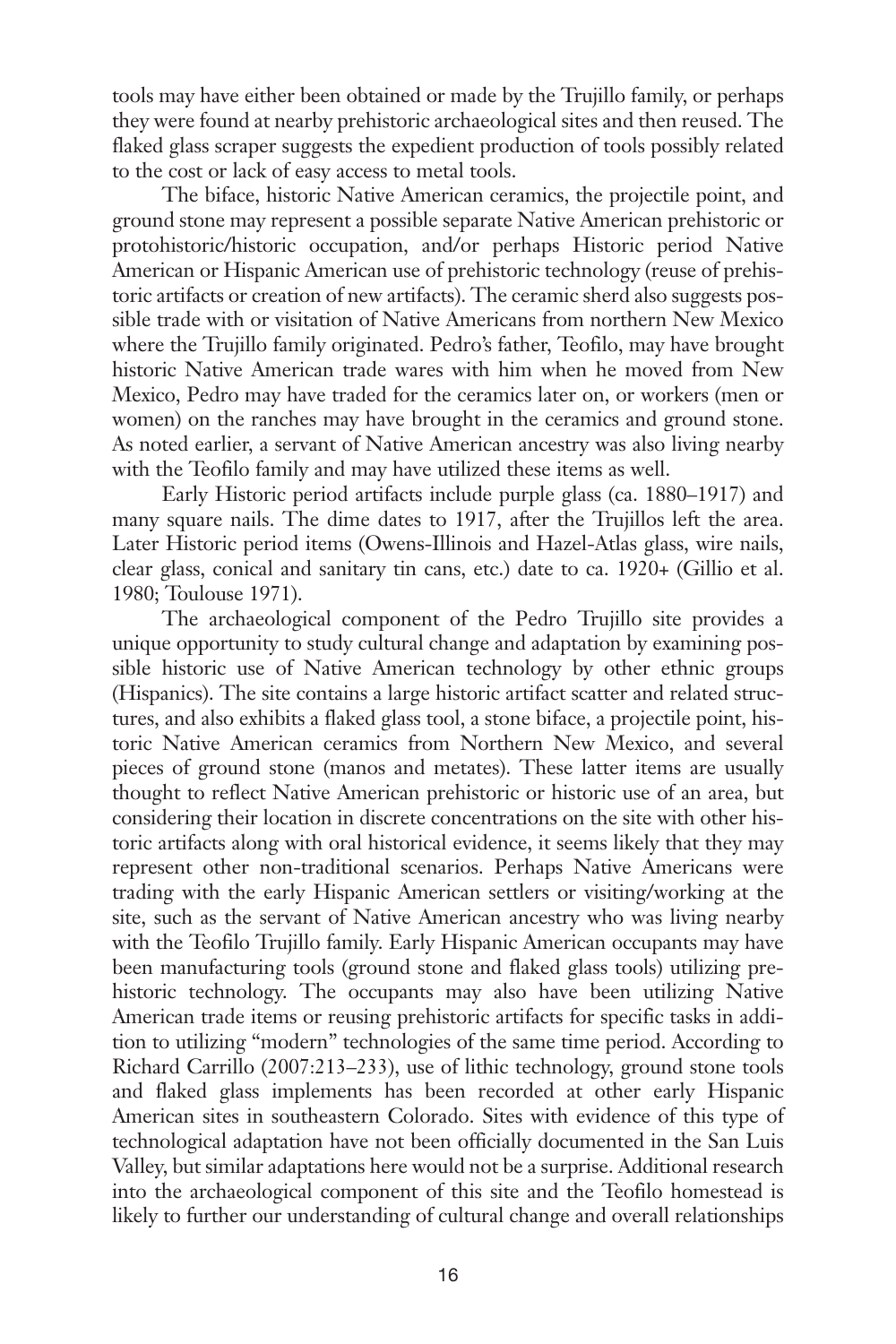between Hispanic American, Native American, and Anglo American groups, trade patterns, and technological adaptation during the early Hispanic American period in the San Luis Valley.

## **SUMMARY**

The Teofilo and Pedro Trujillo homestead sites in the San Luis Valley are important historic resources. The Teofilo Trujillo homestead site is one of the earliest documented Hispanic American homestead sites in the San Luis Valley, Colorado, and is directly associated with the cattle and sheep wars of the late nineteenth and early twentieth centuries. It is unique because the basic site history is known—when the site was homesteaded and when it was burned and vacated—and the site appears to be basically intact as abandoned in 1902. The archaeological potential of this site is significant.

The Pedro Trujillo site was associated with Hispanic American settlement in the San Luis Valley in the latter part of the nineteenth century, having been established by a second-generation Hispanic resident. The ranch is representative of small-scale cattle ranching in the area during the late nineteenth and early twentieth century, and its consolidation into a larger cattle operation in 1902 is illustrative of trends in the area. The house is also significant as an unusual two-story example of log homestead house construction.

The Trujillo sites are valuable because they have contributed to our understanding of early Hispanic American settlement and subsistence in the San Luis Valley. There are also many unanswered questions/research topics that could be addressed by further study of the Teofilo and Pedro sites, especially questions related to site ethnicity as outlined by Carrillo (2007:233–250). Potential research topics would include: types of building materials utilized, site layout and use of the landscape, material culture and patterns of use and disposal of artifacts, food sources, interaction, and trade with Hispanic peoples and other ethnic groups, such as Native Americans and Anglo Americans. Further research into the Teofilo site may also yield information about early Hispanic American sheep raising practices. Both sites also have the potential to yield further information to help understand how three different cultures— Hispanic American, Native American and Anglo American—interacted during the early Historic period in the San Luis Valley. The sites may also yield more detailed information about the tensions and violence that occurred between sheep raisers and cattle ranchers, and how they affected the local residents and the overall economy and history of the area.

## **ACKNOWLEDGMENTS**

The authors would like to thank the following persons for their contributions to the work on these two sites, from their sharing of historic information and photographs, financial assistance, and editorial suggestions to site access and fieldwork: Kevin Black and an anonymous reviewer, Colorado Historical Society/State Historic Fund, Maria Tita Causby, Andrea Trujillo Lujan, Maria Martinez, J. Robert "Bob" Linger, Paul Robertson, The Nature Conservancy (Medano Zapata Ranch), Fred Bunch, Dr. Adrienne Anderson,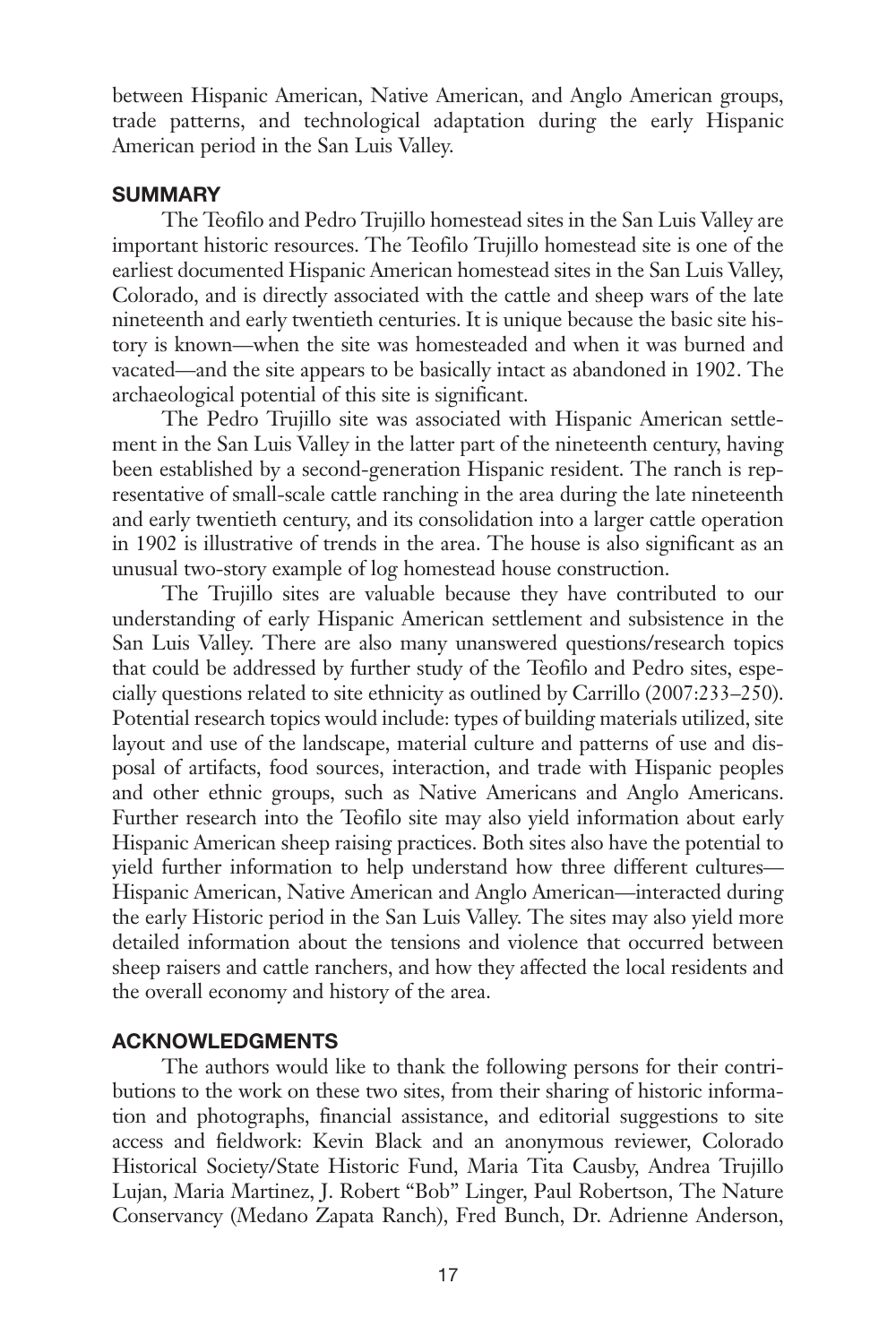Mark Jones, Christine Whitacre, Dale Heckendorn, Richard Carrillo, David Killam, Tom Simmons, Chris Bevilacqua, Judy King, Dolly McClellan, and many volunteers from the San Luis Valley Archaeological Network and Great Sand Dunes National Park and Preserve.

### REFERENCES CITED

*Alamosa Courier*

- 1902a "Article discussing attack on Teofilo Trujillo's sheep calling him 'an inoffensive old man.'" 8 February:1. Alamosa, Colorado.
- 1902b "Article discussing Teofilo's plans following the sale of his ranch." 1 March:1. Alamosa, Colorado.
- Baker, James H., and LeRoy R. Hafen (editors)
- 1927 *History of Colorado*. Vol. 2. Linderman Co., Inc., Denver.
- Carrillo, Richard F.
- 2007 Ethnicity. In *Colorado History: A Context for Historical Archaeology*, by Minette C. Church, Steven G. Baker, Bonnie J. Clark, Richard F. Carrillo, Jonathon C. Horn, Carl D. Späth, David R. Guilfoyle, and E. Steve Cassells, pp. 177–256. Colorado Council of Professional Archaeologists, Denver, Colorado.
- *Center Dispatch*
- 1902 "Article discussing fire at Teofilo Trujillo's house." 7 February:1. Center, Colorado.
- Colorado State Business Directory
- 1879 *Colorado State Business Directory, With Colorado Mining Directory and Colorado Live Stock Directory Departments*. J. A. Blake, Denver.
- Deutsch, Sarah
- 1987 *No Separate Refuge: Culture, Class, and Gender on an Anglo-Hispanic Frontier in the American Southwest, 1880–1940.* Oxford University Press, New York.
- Gibson, Charles E., Jr.
- 1933– The Original Settler at Medano Springs. Civil Works Administration. Manu-
- 34a script on file, Colorado Historical Society, Stephen Hart Library, Denver.
- Some of My Experiences as a Cowpuncher, Told by Wesley Cole. Civil Works
- 34b Administration. Manuscript on file, Colorado Historical Society, Stephen Hart Library, Denver.
- Gillio, David, Frances Levine, and Douglas Scott (compilers)
- 1980 *Some Common Artifacts Found at Historical Sites*. Cultural Resource Report No. 31. USDA Forest Service Southwestern Region, Albuquerque, New Mexico.

2003 Preliminary Field Assessment Medano Ranch Headquarters Complex & Trujillo Homestead. Prepared for RMC Consultants. Mark M. Jones Associates, Monte Vista, Colorado. Manuscript on file, RMC Consultants, Lakewood, Colorado.

King, Agnes

- 1947 Settlement of Uracca Recounted by Member of First Family in District. Manuscript on file, The Nature Conservancy, Zapata Ranch, Mosca, Colorado.
- Lantis, David William
- 1950 The San Luis Valley Colorado: Sequent Rural Occupance in an Intermontane Basin. Unpublished Master's thesis, Ohio State University, Columbus. Photocopy on file, Nielsen Library, Adams State College, Alamosa, Colorado.

Martinez, Maria

ca. 2000Pedro Trujillo Family Group Sheet. Manuscript on file, Front Range Research Associates, Inc., Denver.

Jones, Mark M.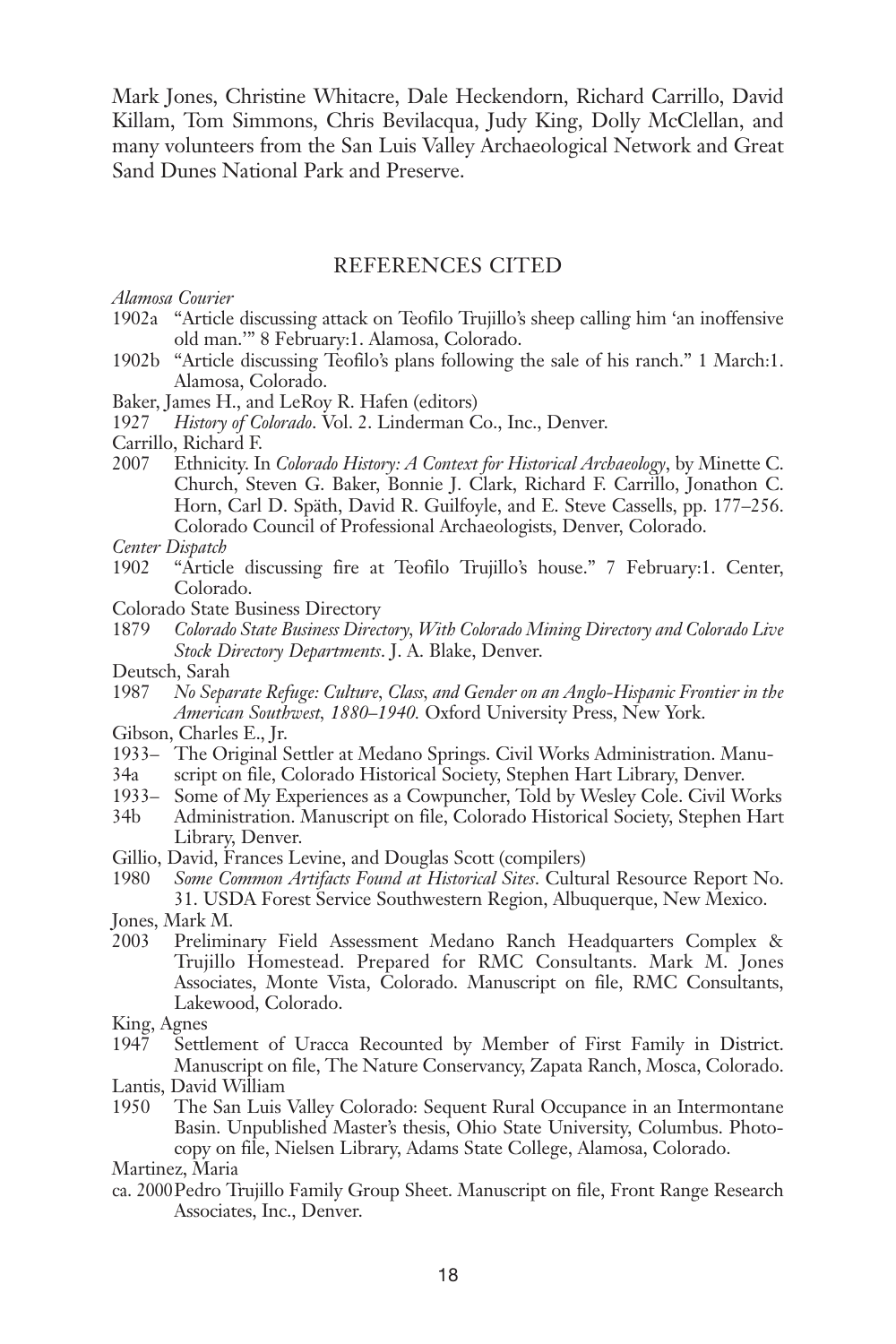Martorano, Marilyn A.

- Archaeological Assessment of the Teofilo Trujillo Homestead (5AL791), Alamosa County, Colorado. State Historic Fund Project #2006–AS–009. Manuscript on file, Colorado Historical Society, Office of Archaeology and Historic Preservation, Denver.
- Martorano, Marilyn A., Ted Hoefer III, David Killam, and Dolly McClellan
- 2002 Management Data Form and Historical Archaeology Component Form, 5AL706. Site form on file, Office of Archaeology and Historic Preservation, Denver.
- *Monte Vista Journal*
- 1902a Sheep Killing. 1 February:1. Monte Vista, Colorado.
- 1902b "Article discussing the burning of Teofilo Trujillo's house." 8 February:1. Monte Vista, Colorado.
- 1902c A Cowardly Murder. 15 February:1. Monte Vista, Colorado.
- 1902d "Article discussing sale of Trujillo ranches and stock." 1 March:1. Monte Vista, Colorado.
- 1902e "Citing *Prospector* article, discussing serious problem of range war." 29 March:3. Monte Vista, Colorado.
- 1902f "Article mentioning range war." 5 April:1. Monte Vista, Colorado.
- 1902g District Court. 3 May:1. Monte Vista, Colorado
- 1902h "Article discussing lack of action in regard to murder of Hispanic sheep grower." 10 May:1. Monte Vista, Colorado.
- 1902i The Gallegos Murder. 7 June:1. Monte Vista, Colorado.
- 1934 Pedro Trujillo, One of Valley Pioneers, Dies Here Wed. 29 June:1. Monte Vista, Colorado.
- Oliver, Martha
- 1985 "Cattle in the Valley." *San Luis Valley Historian* 17(4):1–7.
- Reed, Lori S.
- 2006a Ceramic Analysis of site 5AL791, the Teofilo Trujillo Homestead. Animas Ceramic Consulting, Inc. Manuscript on file, RMC Consultants, Inc., Lakewood, Colorado.
- 2006b Ceramic Analysis of site 5AL706, the Pedro Trujillo Homestead. Animas Ceramic Consulting, Inc. Manuscript on file, RMC Consultants, Inc., Lakewood, Colorado.
- *Saguache Crescent*
- 1902 War on Sheep Men. 30 January:1. Saguache, Colorado.
- San Luis Valley Aerial Photographs
- Number 35–31. Photograph on file at the Colorado School of Mines, Lakes Library, Golden, Colorado.
- *San Luis Valley Courier*
- 1889 "Article on Teofilo Trujillo selling horses." 10 July:1. Alamosa, Colorado.

Sargents Centennial Bicentennial Committee

- ca. 1977*Sargents Stanley Community Reflections*. Sargents Centennial Bicentennial Committee, Sargents, Colorado.
- Simmons, R. Laurie, and Thomas H. Simmons
- 2003 Pedro Trujillo Homestead National Register Nomination. Manuscript on file, Colorado Historical Society, Office of Archaeology and Historic Preservation, Denver, Colorado.
- Simmons, Virginia McConnell<br>1999 *The San Luis Valley: La*
- The San Luis Valley: Land of the Six-Armed Cross. 2nd ed. University Press of Colorado, Niwot, Colorado.
- Spencer, Frank C.<br>1925 The Story
- The Story of the San Luis Valley. Alamosa Journal, Alamosa, Colorado.
- Steinel, Alvin T.
- 1926 *History of Agriculture in Colorado*. State Agricultural College, Fort Collins.